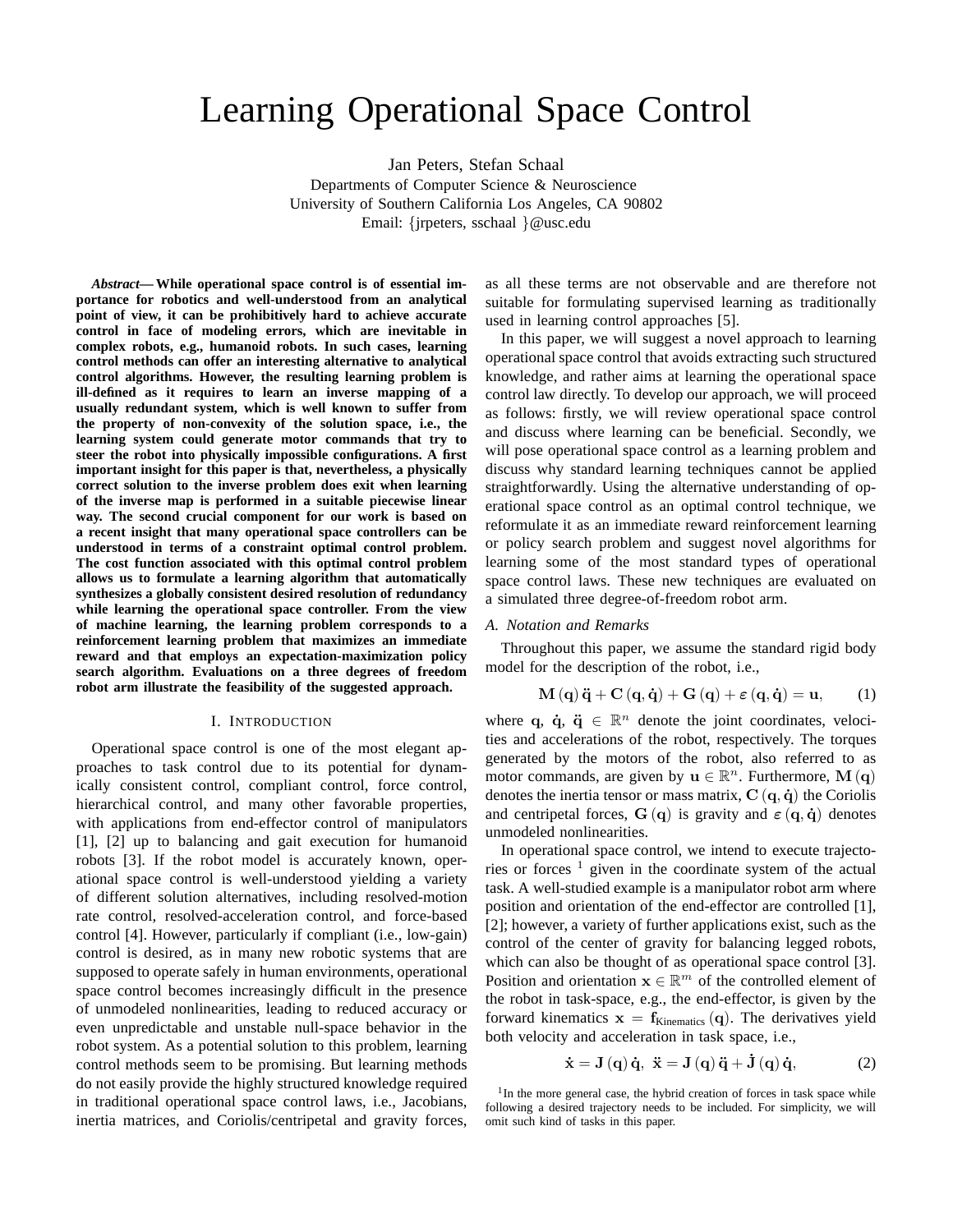where  $J(q) = df_{Kinematics}(q)/dq$  denotes the Jacobian. We assume that the robot is in general redundant, i.e., it has more degrees of freedom than required for the task or, equivalently,  $n > m$ .

## *B. Operational Space Control as an Optimal Control Problem*

Using the framework of trajectory tracking as an example, the general problem in operational space control<sup>1</sup> can be described as follows: generate a control law  $\mathbf{u} =$  $f_{\text{Control}}(q, \dot{q}, x_d, \dot{x}_d, \ddot{x}_d)$  which controls the robot along a joint space trajectory  $\mathbf{q}(t)$ ,  $\dot{\mathbf{q}}(t)(t)$  such that the controlled element (e.g., the end-effector) follows a desired trajectory in task space  ${\bf x}_d(t)$ ,  $\dot{\bf x}_d(t)$ ,  $\ddot{\bf x}_d(t)$ . This problem has been thoroughly discussed since the late 1980s (e.g., [1], [2]) and, among others, has resulted in a class of well-known control laws [4]. As an important new insight into operational space control it was recently discovered [6], that many of the suggested controllers in the literature can be derived as the solution of a constraint optimization problem given by

$$
\min_{\mathbf{u}} C_0(\mathbf{u}) = \mathbf{u}^T \mathbf{N} \mathbf{u} \text{ s.t. } \mathbf{J}\ddot{\mathbf{q}} = \ddot{\mathbf{x}}_{\text{ref}} - \dot{\mathbf{J}}\dot{\mathbf{q}},
$$
 (3)

where N denotes a positive definite metric that weights the contribution of the motor commands to the cost function, and  $\ddot{\mathbf{x}}_{\text{ref}} = \ddot{\mathbf{x}}_{d}(t) + \mathbf{K}_{d}(\dot{\mathbf{x}}_{d}(t) - \dot{\mathbf{x}}(t)) + \mathbf{K}_{p}(\mathbf{x}_{d}(t) - \mathbf{x}(t))$ denotes a reference attractor in task space with gain matrices  $\mathbf{K}_d$  and  $\mathbf{K}_p$ . The resulting control laws or solution of this optimization problem obey the general form [6]

$$
\mathbf{u} = \mathbf{N}^{-1/2} (\mathbf{J} \mathbf{M}^{-1} \mathbf{N}^{-1/2})^{+} (\ddot{\mathbf{x}}_{\text{ref}} - \dot{\mathbf{J}} \dot{\mathbf{q}} + \mathbf{J} \mathbf{M}^{-1} \mathbf{F}), \quad (4)
$$

with  $\mathbf{F}(\mathbf{q}, \dot{\mathbf{q}}) = \mathbf{C}(\mathbf{q}, \dot{\mathbf{q}}) + \mathbf{G}(\mathbf{q}) + \varepsilon (\mathbf{q}, \dot{\mathbf{q}})$ , and the notation  $D^+$  defining the pseudo inverse of a matrix such that  $D^+D =$ I,  $DD^+ = I$ , and with the matrix root  $D^{1/2}$  defined as  ${\bf D}^{1/2}{\bf D}^{1/2}={\bf D}.$ 

For example, the resolved-acceleration controller of Hsu et al. [2] (without null space optimization) is the result of using the metric  $N = M^{-2}$ , which yields  $\mathbf{u} = \mathbf{M}\mathbf{J}^T(\ddot{\mathbf{x}}_{\text{ref}} - \dot{\mathbf{J}}\dot{\mathbf{q}}) + \mathbf{F}$ , and corresponds to a cascade of an inverse dynamics and an inverse kinematics control law. Another example is Khatib's formulation of operational space control [1], determined by the metric  $N = M^{-1}$  and given by

$$
\mathbf{u} = \mathbf{J}^T (\mathbf{J} \mathbf{M}^{-1} \mathbf{J}^T)^{-1} (\ddot{\mathbf{x}}_{\text{ref}} - \dot{\mathbf{J}} \dot{\mathbf{q}} + \mathbf{J} \mathbf{M}^{-1} \mathbf{F}).
$$
 (5)

Khatib's solution is special as the metric  $N = M^{-1}$  is the only metric which generated torques that correspond to the ones created by a physical contraint pulling the robot along the trajectory [6], [7], i.e., it is the metric used by nature according to Gauss' principle [7], [8] and it is invariant under change of joint coordinates [9]. Other metrics such as  $N =$  const can be used to distribute the required forces differently, e.g., such that stronger motors get a higher portion of the generated forces [6].

Even when achieving the task perfectly, the joint-space trajectories can result into unfavorable postures or even jointspace instability (see Example 1 below). For handling such



Fig. 1. When applied to the prismatic robot from Example 1 shown in (a), the three control laws for the metrics  $N = I$  (dashed-dot red lines),  $N = M^{-1}$  (solid green),  $N = M^{-2}$  (dashed blue) result in (b) the same task-space tracking but (c,d) very different joint-space behavior. See Example 1 for more information.

cases, additional controls which do not affect the tasks performance but ensure a favorable joint-space behavior need to be included. From the point of view of the optimization framework, we would select a nominal control law  $\mathbf{u}_0$ (e.g., a force which pulls the robot towards a rest posture  $u_0 = -K_D \dot{q} - K_D (q - q_{rest})$ , and then solve the constraint optimization problem

$$
\min_{\mathbf{u}} C_1(\mathbf{u}) = (\mathbf{u} - \mathbf{u}_0)^T \mathbf{N} (\mathbf{u} - \mathbf{u}_0) \text{ s.t. } \mathbf{J}\ddot{\mathbf{q}} = \ddot{\mathbf{x}}_{\text{ref}} - \dot{\mathbf{J}}\dot{\mathbf{q}},
$$
\n(6)

where  $u_1 = u - u_0$  as the task-space control component. The general solution is given by

$$
\mathbf{u} = \mathbf{N}^{-1/2} (\mathbf{J} \mathbf{M}^{-1} \mathbf{N}^{-1/2})^{+} (\ddot{\mathbf{x}}_{\text{ref}} - \dot{\mathbf{J}} \dot{\mathbf{q}} + \mathbf{J} \mathbf{M}^{-1} \mathbf{F}) \tag{7}
$$

$$
+ \mathbf{N}^{-1/2} (\mathbf{I} - (\mathbf{N}^{-1/2} \mathbf{M}^{-1} \mathbf{J}) (\mathbf{J} \mathbf{M}^{-1} \mathbf{N}^{-1/2})^{+}) \mathbf{N}^{1/2} \mathbf{u}_{0},
$$

where the second summand fulfill the nominal control law  $\mathbf{u}_0$ in the null-space of the first term. When having more than two tasks, these can be nested in a similar fashion leading to a general framework of hierarchical task control [3], [6].

*Example 1: An illustrative example of operational space control is tracking the end-effector position*  $x = q_1 + q_2$  *of a prismatic robot with two parallel links with joint positions*  $q_1$ *,*  $q_2$ , see Figure 1. The mass matrix will by  $\mathbf{M} = \text{diag}(m_1, 0) + \cdots$  $m_2$ **1** with masses  $m_1 = m_2 = 1$  and **1** denoting a matrix *with all coefficients equal to one. The internal forces are*  $\mathbf{F} = 0$ *, the Jacobian is*  $\mathbf{J} = [1, 1]^T$  *and its derivative*  $\dot{\mathbf{J}} = 0$ *. If no joint-space control law is selected, i.e.,*  $\mathbf{u}_0 = 0$ *, the control law in the form of Equation (4) for executing the*  $task \ddot{x}_{\text{ref}} = \ddot{x}_d + K_d (\dot{x}_d - \dot{x}) + K_p (x_d - x)$  *would result into unstable behavior for most metrics* N*. When adding a*  $u_0 = -K_D \dot{q} - K_D q$  *pulling the robot towards*  $q_{rest} = 0$ , *we obtain stable tracking with very different properties as can*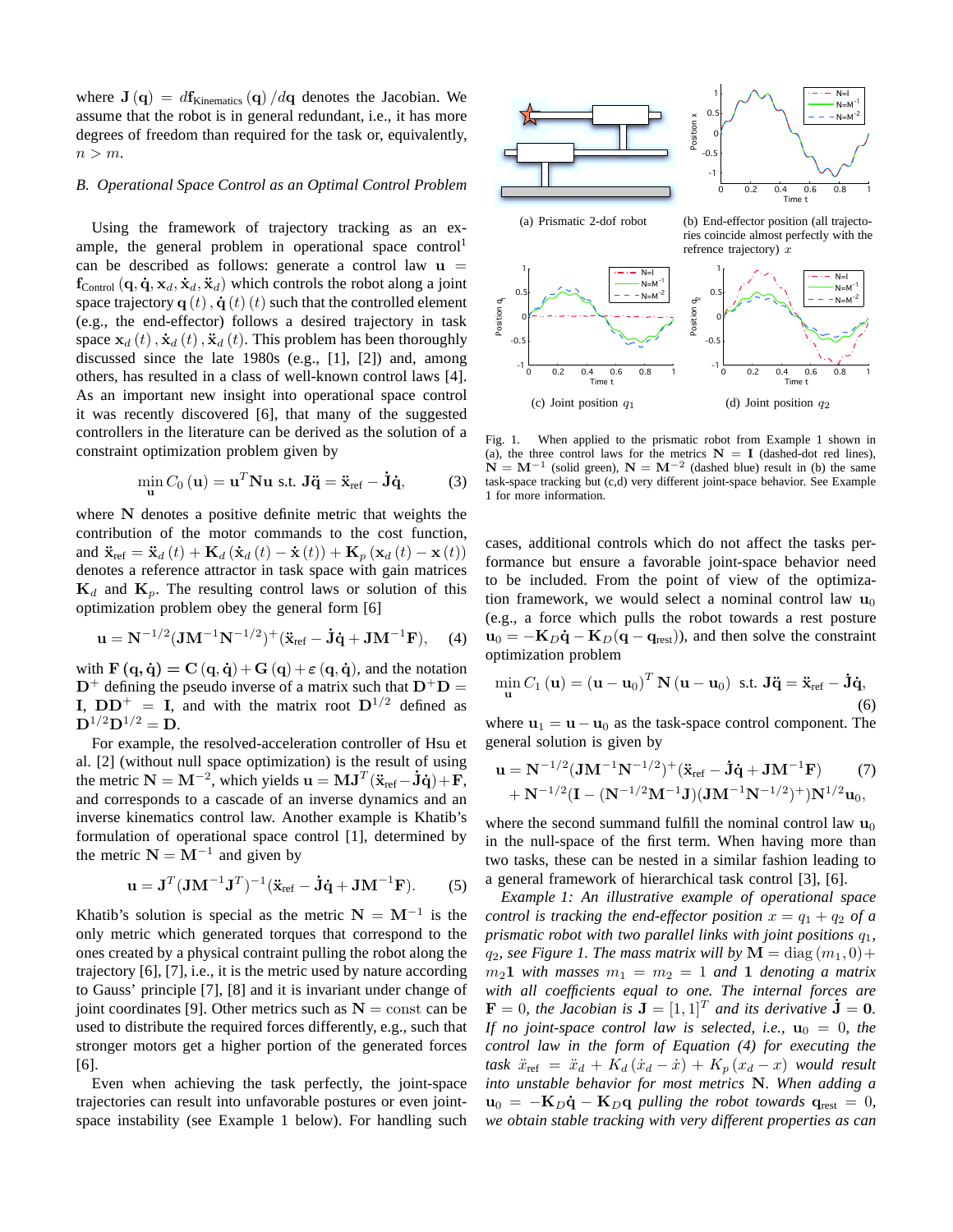*be observed in Figure 1: (i) metric*  $N = I$  *will result into the second link tracking the end-effector and the null-space component stabilizing the first link, (ii) metric*  $N = M^{-1}$  *will distribute the task on both links evenly and have the nullspace component decouple the two links, while (iii) metric*  $\dot{\mathbf{N}} = \mathbf{M}^{-2}$  simply minimizes the squared acceleration.

We will use this simple robot example (Example 1) to illustrate various other issues below as it allows easy analytical understanding and graphical visualizations.

#### *C. Why should we learn Operational Space Control?*

When an accurate analytical model of the robot is available and its parameters can be well-estimated, operational space control laws can be highly successful [1], [3], [4]. However, in many new complex robotic systems, e.g., humanoid robots, space robots, etc., accurate analytical models of the robot dynamics are not available due to significant depatures from idealized theoretical models such as rigid body dynamics. For instance, in our experience with anthropomorphic robots, unmodeled nonlinear effects were caused by complex hydraulic actuator dynamics, hydraulic hoses and cable bundles routed along the light weight structure of the robot as well as complex friction effects. Trying to model such nonlinearities is of little use due to the lack of generality of such an approach, and the daunting task of deriving useful models for the unknown effects.

*Example 2: In the prismatic robot from Example 1, already small unmodeled nonlinearities can have a drastic effect. If the estimated mass matrix of the robot*  $\mathbf{M} = \text{diag}(m_1, 0) + m_2 \mathbf{1}$ *just differs from the true* **M** *by*  $M_{12} - \tilde{M}_{12} = M_{21} - \tilde{M}_{21} =$  $0.5 \sin (q_1 + q_2)$ , e.g., through unmodeled properties of cables, *then the resulting control law will result in unstable and unpredictable null-space behavior despite that accurate task space tracking is theoretically still possible. On a real physical system, excessive null space behavior saturates the motors of the robot, such that also task space tracking degrades, and the entire control system goes unstable.*

Example 2 demonstrates how a small modeling error decreases the performance of the operational control law and can result in joint-space instability even for simple robots. For light-weight robot arms or full-body humanoid robots, such problems become even more frequent and difficult to cope with. Traditionally, this problem is be fixed by the engineer improving the approximation the plant by hand; however, for operational space control of low-gain controlled light-weight robots which are hard to model, learning is a promising novel alternative and will be discussed in Section II.

#### II. LEARNING METHODS FOR OPERATIONAL SPACE **CONTROL**

Learning operational space control with redundant manipulators is largely an unexplored problem and the literature has only few related examples. Among those, learning approaches to task level control focussed mostly on an inverse kinematics end-effector control [10]–[14], i.e., learning an inverse kinematics mapping, in order to create appropriate reference



Fig. 2. This figure illustrates how (a) different data sets result in different solutions if each data point is treated with equal importance (the blue dashdot line corresponds to the blue diamonds and the red dashed line to the red circles). If these data points are (b) weighted down using the Gaussian cost function (here indicated with the metric  $N = M^{-1}$  as solid thin black lines) the solutions of different data sets will consistently approximate optimal solutions shown in the solid cyan line. While for the linear prismatic robot one could live with any solution in (a), different local solutions have to create a consistent global solution for nonlinear robots. The horizontal faintly dotted lines in (a) and (b) indicate contour lines of equal task-space acceleration.

trajectories in joint-space, which were to be executed by a given joint-space control law. The combination of a learned inverse kinematics and a learned inverse dynamics controller [10], [13], [14] can only be found occasionally in the literature. To the best of our knowledge, full operational space control laws with redundancy have not been addressed by general learning approaches to date.

## *A. Can Operational Space Control be learned?*

Learning operational space control is equivalent to obtaining a mapping  $({\bf q}, {\bf \dot{q}}, {\bf \ddot{x}}_{ref}) \rightarrow {\bf u}$  from sampled data using a function approximator. However, as the dimensionality of the taskspace reference trajectory  $\ddot{\mathbf{x}}_{ref}$  is lower than the one of motor command u, there are infinitely many solutions for u for most joint positions  $q$ , and joint velocities  $\dot{q}$ . For the illustrative linear case in Example 2 without a null-space component, this mapping corresponds to a line in the plane of possible control laws as shown by the two lines in Figure 2(a).

A major problem arises in the case of a robot with rotary joints as the motor commands u achieving the same reference acceleration  $\ddot{\mathbf{x}}_{ref}$  are no longer form a convex set, a problem first described in the context of learning inverse kinematics [11], [14]. Thus, when learning the inverse mapping  $(q, \dot{q}, \ddot{x}_{ref}) \rightarrow u$ , the learning algorithm will average over unconnected sets of the solutions which can result in invalid solutions to the learning problem. Therefore, the learning problem is ill-conditioned such that directly learning from samples with supervised learning techniques is not suitable.

Nevertheless, the convexity issues can be resolved by employing a spatially localized supervised learning system, which, in our case, needs to spatially localized based on both joint space position and velocity – such an approach was first introduced in the context of inverse kinematics learning [12], [14]. The feasibility of this idea can be demonstrated simply by averaging over the combination of Equations (2) and (1)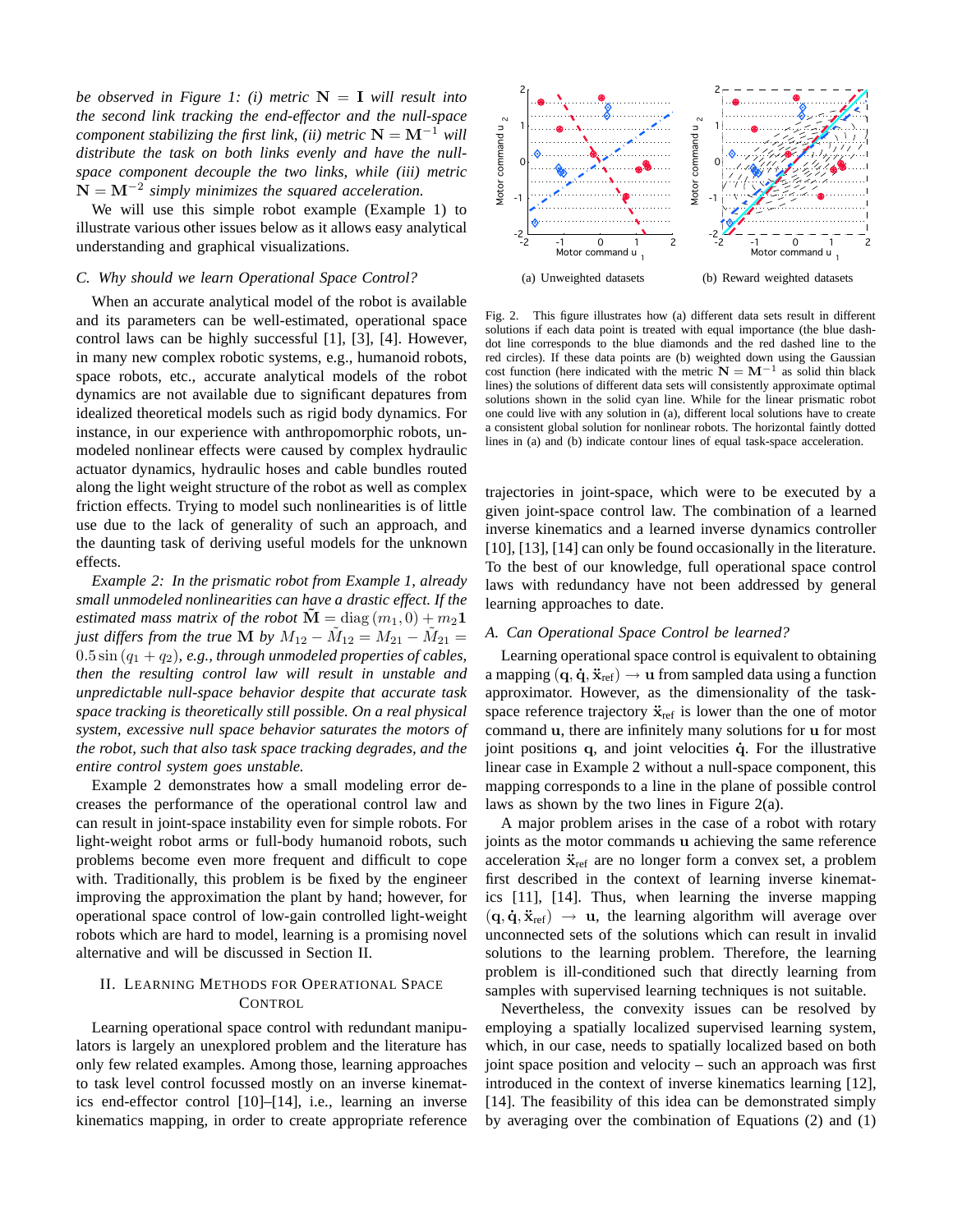which yields that by averaging over the exact same spatial position  $q$ , and velocity  $\dot{q}$ , we have

$$
\overline{\ddot{\mathbf{x}}} = \langle \ddot{\mathbf{x}} \rangle = \left\langle \mathbf{J} \mathbf{M}^{-1} \left( \mathbf{u} + \mathbf{F} \right) + \dot{\mathbf{J}} \dot{\mathbf{q}} \right\rangle
$$
\n
$$
= \mathbf{J} \mathbf{M}^{-1} \left\langle \mathbf{u} + \mathbf{F} \right\rangle + \dot{\mathbf{J}} \dot{\mathbf{q}} = \mathbf{J} \mathbf{M}^{-1} \left( \overline{\mathbf{u}} + \mathbf{F} \right) + \dot{\mathbf{J}} \dot{\mathbf{q}},
$$
\n(8)

i.e., in the vicinity of same  $q, \dot{q}$ , a particular  $\overline{\ddot{x}}$  will always correspond to exactly one particular  $\overline{u}$  <sup>2</sup>. Therefore, locally linear controllers

$$
\mathbf{u}^{i} = \mathbf{c}^{i}_{\beta}(\mathbf{q}, \mathbf{\dot{q}}, \mathbf{\ddot{x}}_{ref}) = [\mathbf{\ddot{x}}_{ref}^{T}, \mathbf{\dot{q}}^{T}, 1] \boldsymbol{\beta}^{i}, \tag{9}
$$

can be used if they are only active in a region around  $q, \dot{q}$  (note that we added constant input in Equation (9) to account for the intercept of a linear function). From a control engineering point of view, this argument corresponds to the insight that when we can linearize the plant in a certain region, we can find a local control law in that region by treating the plant as linear, and, in general, linear system do not have the problem of non-convexity of the solution space when learning an inverse function.

Next we need to address how to find an appropriate piecewise linearization for the locally linear controllers. For this purpose, we learn a locally linear forward or predictor model

$$
\ddot{\mathbf{x}}^i = \mathbf{p}_{\hat{\boldsymbol{\beta}}}^i(\mathbf{q}, \dot{\mathbf{q}}, \mathbf{u}) = [\dot{\mathbf{q}}^T, \mathbf{u}^T, 1] \hat{\boldsymbol{\beta}}^i,\tag{10}
$$

Learning this forward model is a standard supervised learning problem, as the mapping is guaranteed to be a proper function. A method of learning such a forward model that automatically also learns a local linearization is Locally Weighted Projection Regression (LWPR) [15], a fast online learning method which scales into high-dimensions, has been used for inverse dynamics control of humanoid robots, and can automatically determine the number of local models that are needed to represent the function. The membership to a local model is determined by a weight generated from a Gaussian kernel:

$$
w^{i}(\boldsymbol{q},\dot{\mathbf{q}}) = \exp\left(\frac{1}{2}\left(\left[\begin{array}{c}\mathbf{q}\\ \dot{\mathbf{q}}\end{array}\right] - \mathbf{c}_{i}\right)^{T}\mathbf{D}^{i}\left(\left[\begin{array}{c}\mathbf{q}\\ \dot{\mathbf{q}}\end{array}\right] - \mathbf{c}_{i}\right)\right)_{(11)}
$$

centered at  $c_i$  in  $(q, \dot{q})$ -space, and shaped by a distance metric  $D_i$ . For a closer description of this statistical learning algorithm see [15].

For each local forward model created by LWPR, we automatically create a local controller. This approach of pairwise combining predictors and controllers is related by the MOSAIC architecture [16] where the quality of predicting a task is used for selecting which local controller should be used for the task.

# *B. Combining the Local Controllers and Ensuring Consistent Resolution of Redundancy*

In order to control a robot with these local control laws, they need to be combined into a consistent global control law. The combination is given by a weighted average [15]:

$$
\mathbf{u} = \frac{\sum_{i=1}^{n} w^{i} \left( \mathbf{q}, \dot{\mathbf{q}} \right) \left[ \ddot{\mathbf{x}}_{\text{ref}}^{T}, \dot{\mathbf{q}}^{T}, 1 \right] \boldsymbol{\beta}^{i}}{\sum_{i=1}^{n} w^{i} \left( \mathbf{q}, \dot{\mathbf{q}} \right)},\tag{12}
$$

where each control law  $c^i_\beta(q, \dot{q}, \ddot{x}_{\text{ref}})$  is just valid in its local region computed by  $w^i(\mathbf{q}, \dot{\mathbf{q}})$ , and  $\boldsymbol{\beta}^i$  are the parameters of each local operational space control law.

However, while the mappings  $({\bf q}, {\bf \dot{q}}, {\bf \ddot{x}}_{ref}) \rightarrow {\bf u}$  can properly be learned locally in the neighborhood of some  $q, \dot{q}$ , due to the redundancy in the robotic system, there is no guarantee that across the local mappings the same type of solution is acquired. This problem is due to the dependence of the inverse solution on the training data distribution in each local model – i.e., different distributions will pick different solutions for the inverse mapping from the infinity of possible inverses. In Figure 2 (a), we demonstrate this effect. While this problem is not devastating for the prismatic robot from Example 1, it is results in severe problems for any nonlinear robot requiring multiple, consistent linear models. There are two different approaches to tackling such problems: (1) by biasing the system towards using a pre-processed data set such that it can only produce one particular inverse solution [14], and (2) by incorporating a cost/reward function in order to favor a certain kind of solution (an example which will be discussed later and is shown Figure 2 (b)). The first approach lacks generality and can bias the learning system such that the task is not properly accomplished anymore. The major shortcoming of the second approach is that the choice of the cost/reward function is in general non-trivial and determines the learning algorithm as well as the learned solution.

The crucial component to finding a principled approach to this inconsistency problem is based on the discussion in Section I-B and previous work [6]. Operational space control can be seen as a constrained optimization problem with a cost function given in Equation (3). Thus, the cost function based approach for the creation of a consistent set of local controllers for operational space control can be based on this insight. The cost function can be turned into a immediate reward  $r(\mathbf{u})$  by running it through an exponential function:

$$
r(\mathbf{u}) = \sigma \exp(-0.5\sigma^2 C_1(\mathbf{u})) = \sigma \exp(-\sigma^{-2}\mathbf{u}_1^T \mathbf{N} \mathbf{u}_1),
$$

where  $\sigma$  is a scaling factor and the task space command  $\mathbf{u}_1 =$  $u - u_0$  can be computed using a desired null-space behavior  $u<sub>0</sub>$  (e.g., pulling towards a rest posture as discussed in Section I-B). The scaling factor  $\sigma$  does not affect the optimality of a solution u as it acts as a monotonic transformation in this cost function. However, it can increase the efficiency of the learning algorithm significantly when only sparse data is available for learning (i.e., as for most interesting robots as the highdimensional action spaces of complex robots will hardly ever

<sup>&</sup>lt;sup>2</sup>Note, that the localization in velocity  $\dot{q}$  can be dropped for a pure rigid body formulation as it is linear in the  $\dot{q}_i\dot{q}_j$  for all degrees of freedom i, j; this, however, is not necessarily desirable as it will add new inputs to the local regression problem which grows quadratically with the number of degrees of freedom.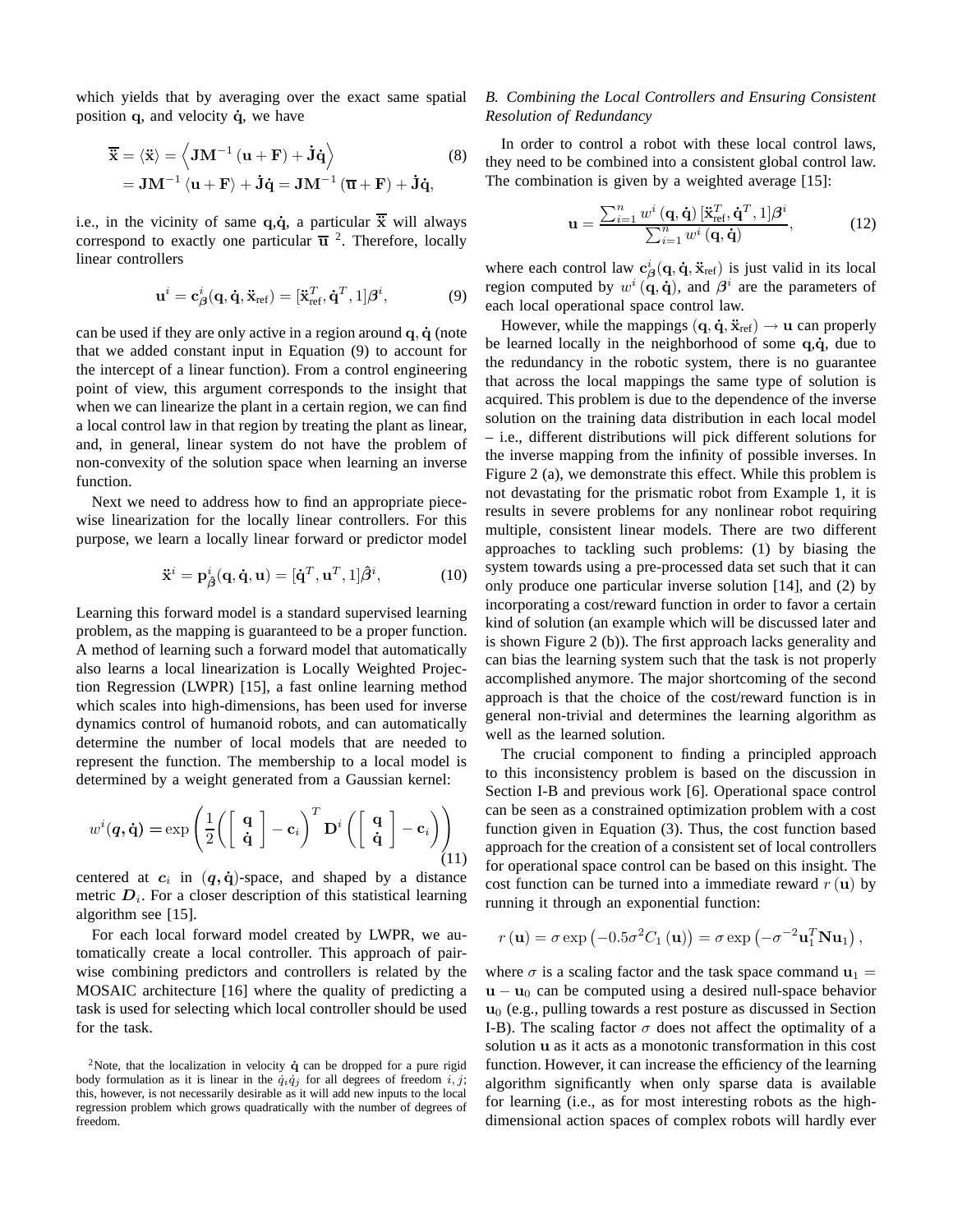be filled densely with data)<sup>3</sup>. These local rewards allow us the reformulation of our learning problem as an immediate reward reinforcement learning problem [18], as will be discussed in Section II-C.

We are now in the position to formulate a supervised learning algorithm for the local operational space controllers. The task constraint in Equation (3) as well as the rigid body dynamics in Equation (1) are automatically fulfilled by all data sampled from the real robot similar to a selfsupervised learning problem. Therefore, for learning the local operational space controllers, we have obtained a local linear regression problem where we attempt to learn primarily from the observed motor commands  $\mathbf{u}^k$  which also have a high reward  $r(\mathbf{u}^k)$  within each active local model  $\mathbf{c}^i_{\boldsymbol{\beta}}(\mathbf{q}^k, \mathbf{\dot{q}}^k, \mathbf{\ddot{x}}^k_{\text{ref}})$ . An intuitive solution is to use reward-weighted regression, i.e., find the solution which minimizes

$$
\sum_{k=1}^{N} r\left(\mathbf{u}^{k}\right) w^{i}\left(\mathbf{q}^{k}, \dot{\mathbf{q}}^{k}\right) \left(\mathbf{u}^{k} - [\ddot{\mathbf{x}}_{\text{ref}}^{k,T}, \dot{\mathbf{q}}^{k,T}, 1] \boldsymbol{\beta}^{i}\right)^{2} \to \min,
$$
\n(13)

for each controller  $i$ . The solution to this problem is the wellknown weighted regression formula:

$$
\beta = \left(\mathbf{\Phi}^T \mathbf{W} \mathbf{\Phi}\right)^{-1} \mathbf{\Phi}^T \mathbf{W} \mathbf{U},\tag{14}
$$

with rows in the matrices  $\Phi$  and  $\mathbf{U}$  :  $\Phi_k = [\ddot{\mathbf{x}}_{\text{ref}}^{k,T}, \dot{\mathbf{q}}^{k,T}, 1]$ ,  $U_k = \mathbf{u}^{k,T}$  and  $\mathbf{W}_i = r(\mathbf{u}^i) w(\mathbf{q}^i, \dot{\mathbf{q}}^i)$ . When employing this reward-weighted regression solution, we will converge to a globally consistent solution across all local controllers. The learning algorithm is shown in Table I together with an additional component derived in Section II-C. Note that this step was only possible due to the essential cost function in Equation (6) from our previous work.

#### *C. Rephrased as a Reinforcement Learning Problem*

Originally, we derived this algorithm from a weighted regression point of view. However, this point of view is not completely satisfying as it still has the open parameter  $\sigma^2$ which determines the speed of convergence of the learning controllers. An alternative view point, i.e., in the framework of reinforcement learning, allows deriving the previous algorithm together with a computation rule for  $\sigma^2$  by employing an approach similar to the one suggest in Dayan & Hinton [18]. For this purpose, we assume that we have a sampling process or sampling policy  $\tilde{\pi}(\mathbf{u})$ , e.g., the robot moving along 5-th order polynomial trajectories in joint space towards randomly chosen joint-space targets by employing a simple PD controller in joint space. Additionally, we have local stochastic control policies given by, e.g.,  $\pi_i(\mathbf{u}) = \mathcal{N}(\mathbf{u} \vert [\mathbf{\ddot{x}}_{\text{ref}}^T, \mathbf{\dot{q}}^T, 1] \boldsymbol{\beta}^i, \Sigma^i),$ where  $N$  denotes a normal distribution. For simplicity, we assume that the variance  $\Sigma$  of the normal distribution is fixed in this paper, but it could be included in the algorithm below in the exact same way as  $\beta^i$ . Under this setup, we want to adjust

|    | <b>Algorithm:</b> Learning for Operational Space Control                                                                                                               |
|----|------------------------------------------------------------------------------------------------------------------------------------------------------------------------|
| 1  | for each new data point $[\ddot{x}^k_{ref}, q, \dot{q}^k, u^k]$                                                                                                        |
| 2  | Add $({\bf q}, {\bf \dot{q}}, {\bf u}) \rightarrow {\bf \ddot{x}}$ to the forward model regression.                                                                    |
| 3  | Determine the current number of models $n$ and                                                                                                                         |
|    | localizations of the forward models $w^i(\mathbf{q}, \dot{\mathbf{q}})$ .                                                                                              |
| 4  | Compute desired null-space behavior $\mathbf{u}_0^k = f(\mathbf{q}^k, \dot{\mathbf{q}}^k)$ .                                                                           |
| 5  | Compute costs $C_1^k = (\mathbf{u}_1^k)^T \mathbf{N} (\mathbf{q}^k) \mathbf{u}_1^k$ with $\mathbf{u}_1^k = \mathbf{u}^k - \mathbf{u}_0^k$ .                            |
| 6  | For each model $i = 1, 2, \ldots, n$                                                                                                                                   |
|    | Update mean cost:                                                                                                                                                      |
| 7  | $\sigma_i^2 = \sum_{h=1}^k w^k \left( \mathbf{q}^h, \dot{\mathbf{q}}^h \right) C_1^k \left/ \sum_{k=1}^N w^k \left( \mathbf{q}^h, \dot{\mathbf{q}}^h \right) \right.,$ |
|    | Compute reward:                                                                                                                                                        |
| 8  | $r(\mathbf{u}) = \sigma_i \exp(-0.5\sigma_i^2 C_1^k)$                                                                                                                  |
|    | Add data point to weighted regression so that:                                                                                                                         |
| 9  | $\mathbf{\Phi}_i=[\mathbf{q}^i,\mathbf{\dot{q}}^i,\ddot{\mathbf{x}}_{\text{ref}}^i]$                                                                                   |
| 10 | $U_i = u^i$                                                                                                                                                            |
| 11 | $\mathbf{W} = \text{diag}\left(r\left(\mathbf{u}^1\right)w^1,\ldots,r\left(\mathbf{u}^n\right)w^n\right)$                                                              |
|    | Perform policy update by regression                                                                                                                                    |
| 12 | $\boldsymbol{\beta}_{k+1} = \left(\mathbf{\Phi}^T \mathbf{W} \mathbf{\Phi}\right)^{-1} \mathbf{\Phi}^T \mathbf{W} \mathbf{U},$                                         |
| 13 | end                                                                                                                                                                    |
| 14 | end                                                                                                                                                                    |

TABLE I

THIS TABLE SHOWS THE COMPLETE LEARNING ALGORITHM FOR OPERATIONAL SPACE CONTROL. SEE TEXT OF DETAILED EXPLANATIONS.

the parameters of the local controllers such that we minimize the expected return

$$
J_i(\theta) = \int \pi_i(\mathbf{u}) \, r(\mathbf{u}) \, d\mathbf{u} \approx \sum_{k=1}^N \pi_i(\mathbf{u}^k) \, r(\mathbf{u}^k) \qquad (15)
$$

of the immediate reward (hence the state variable  $\mathbf{q}, \dot{\mathbf{q}}, \ddot{\mathbf{x}}_{\text{ref}}$ are dropped from the equation while implicitly present). This maximization is not directly possible, however, we can maximize the lower bound of the  $log J(\theta)$  transformation, i.e.,

$$
\log J(\theta) = \log \sum_{k=1}^{N} q(\mathbf{u}^{k}) \frac{\pi_{i}(\mathbf{u}^{k}) r(\mathbf{u}^{k})}{q(\mathbf{u}^{k})},
$$
\n(16)

$$
\geq \sum_{k=1}^{N} q\left(\mathbf{u}^{k}\right) \log \frac{\pi_{i}\left(\mathbf{u}^{k}\right) r\left(\mathbf{u}^{k}\right)}{q\left(\mathbf{u}^{k}\right)},\tag{17}
$$

$$
= \underbrace{\sum_{k=1}^{N} q\left(\mathbf{u}^{k}\right) \left(\log \pi_{i}\left(\mathbf{u}^{k}\right) + \log r\left(\mathbf{u}^{k}\right)\right)}_{Q_{i}\left(\boldsymbol{\beta}^{i}, \sigma_{i}^{2}\right)} + \varepsilon, \quad (18)
$$

where  $\varepsilon$  denotes the terms which do not depend on the local controllers' parameters  $\beta^i$  or the open parameter  $\sigma_i^2$ ; we set  $q(\mathbf{u}^k) = \tilde{\pi}(\mathbf{u})r(\mathbf{u})w^i(\mathbf{q},\dot{\mathbf{q}})$  as in [18] as fixed sampling. This yields the two steps of an expectation-maximization algorithm, i.e., computing  $Q(\beta^i, \sigma_i^2)$  and the maximizing the lower bound by maximizing  $Q(\boldsymbol{\beta}^i, \sigma_i^2)$ . The maximization step  $[\beta_i, \sigma_i^2]^T = \arg \max_{\beta, \hat{\sigma}^2} Q(\hat{\beta}, \hat{\sigma}^2)$  can be obtained by setting  $\partial Q(\hat{\beta}, \hat{\sigma}^2)/\partial \hat{\beta} = 0$  and  $\partial Q(\hat{\beta}, \hat{\sigma}^2)/\partial (\hat{\sigma}^2) = 0$ , which yields both Equation (14) and a rule for estimating  $\sigma_i^2$ , i.e.,

$$
\sigma_i^2 = \frac{\sum_{k=1}^N w^i (\mathbf{q}^k, \mathbf{\dot{q}}^k) (\mathbf{u}_1^k)^T \mathbf{N} (\mathbf{q}^k) \mathbf{u}_1^k}{\sum_{k=1}^N w^i (\mathbf{q}^k, \mathbf{\dot{q}}^k)}.
$$
 (19)

This rule is surprisingly intuitive and has significant importance as it decreases the sensitivity of the learning process

<sup>&</sup>lt;sup>3</sup>The reward has to be seen in the light of the relationship between the Gaussian distribution and Gauss' principle for constrained motion as suggested already by Carl-Friedrich Gauss in his original work [17].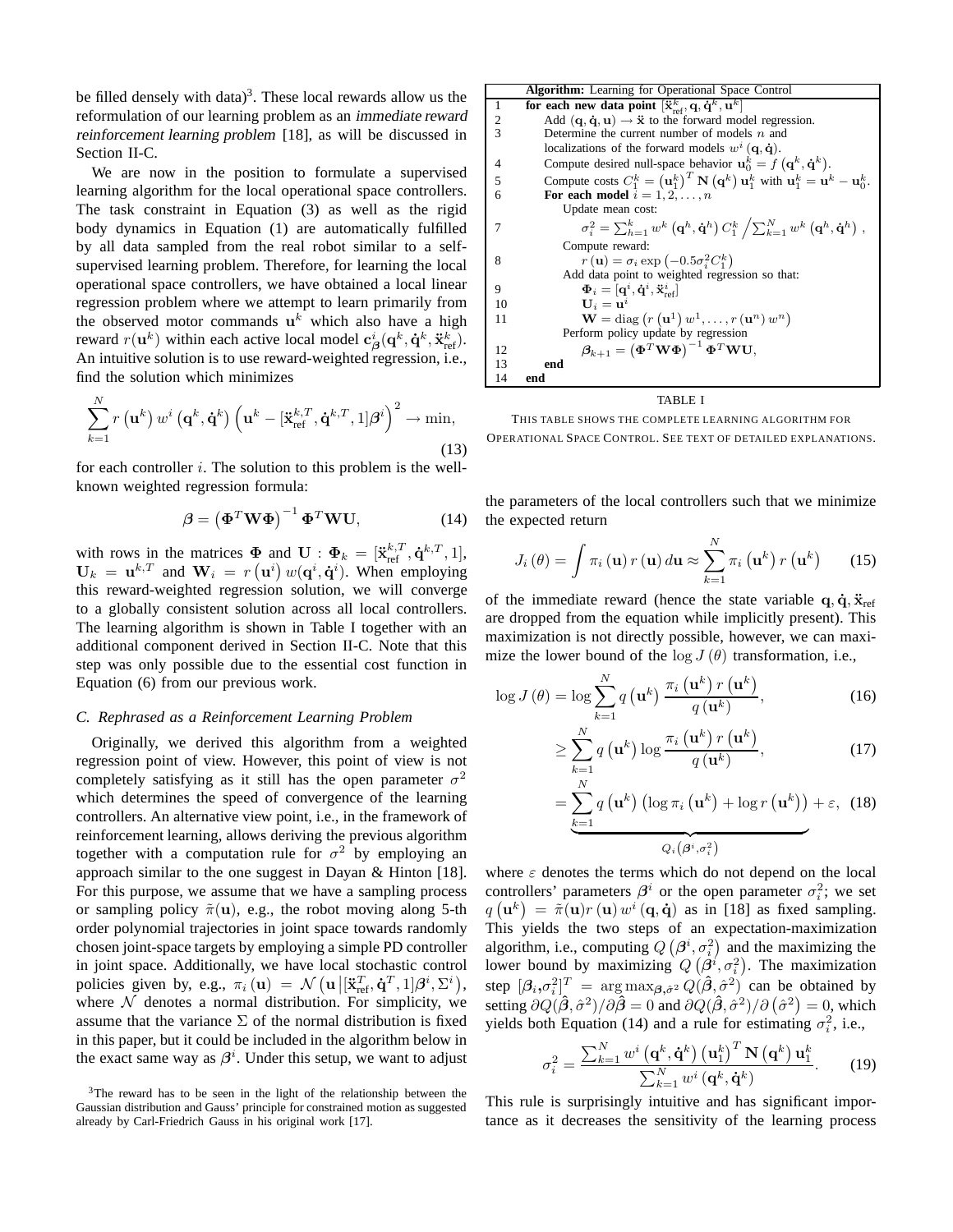towards regions with too sparse data. Note, that this derivation can also be understood as minimizing the Kullback-Leibler distance  $D(r_{\sigma_i^2}(\mathbf{u})q(\mathbf{u}), \pi_i(\mathbf{u}))$  with respect to  $\beta_i$  and  $\sigma_i^2$ , which is similar to the weighted regression point of view. The complete algorithm is shown in Table I.

## *D. An Outlook on Future Work: Using Intertia-based Metrics without having the Mass Matrix*

In order to learn several important control laws known from analytical robotics, e.g., Khatib-Gauss [1] and Hsu-IDM Control Laws [2], our learning algorithm needs to be modified in order to be able to compute the appropriate rewards. In Section II-C, we have assumed that the reward  $r(\mathbf{u}, \mathbf{q}) =$  $\exp(-\mathbf{u}^T \mathbf{N}(\mathbf{q}) \mathbf{u})$  can be computed without difficulty which is the case, e.g., for  $N(q) = \text{const.}$  However, this is not the case for metrics in the form  $N(q) = M^{-n}(q)$  as these require the exact determination of the expensive and error-prone inertia tensor. Therefore, when trying to learn an operational space controller with this kind of a metric, we would run into the same kind of difficulties as analytical approaches with modeling errors, or, at least, learn a different control law, which does not fully realize the interesting properties of the desired control law, e.g., the Khatib-Gauss control law. Nevertheless, through a reformulation of the learning problem, we can compute the reward without explicitly using the inertia tensor when employing a forward-inverse modeling approach similar to [16]. For this reformulation, we realize from Equation (1) that

$$
\mathbf{M}^{-1}\mathbf{u}_1 = \ddot{\mathbf{q}} - \mathbf{M}^{-1}(\mathbf{F} + \mathbf{u}_0) = \ddot{\mathbf{q}} - \mathbf{g}_{\beta}(\mathbf{q}, \dot{\mathbf{q}}, \mathbf{u}_0) \equiv \delta \ddot{\mathbf{q}}, (20)
$$

where  $\ddot{\mathbf{q}} = \mathbf{g}_{\beta} (\mathbf{q}, \dot{\mathbf{q}}, \mathbf{u})$  denotes a learned forward model (or predictor) which predicts acceleration for a given motor command  $u$  at the joint positions  $q$  and velocities  $\dot{q}$ . Using this motor command induced acceleration difference  $\delta \ddot{q}$ , we can determine the rewards for Khatib-Gauss and Hsu-IDM control laws by

$$
r_{\mathbf{K}}\left(\mathbf{u}\right) = \exp(-\mathbf{u}_1^T \mathbf{M}^{-1} \mathbf{u}_1) = \exp(-\mathbf{u}_1^T \delta \ddot{\mathbf{q}}),\tag{21}
$$

$$
r_{\rm H}(\mathbf{u}) = \exp(-\mathbf{u}_1^T \mathbf{M}^{-2} \mathbf{u}_1) = \exp(-\delta \ddot{\mathbf{q}}^T \delta \ddot{\mathbf{q}}), \qquad (22)
$$

respectively. This approach has been tested successfully on the prismatic robot.

#### III. EVALUATIONS

In order to demonstrate the feasibility of our learning approach, we evaluated our learning operational space controller on a three degrees of freedom, planar robot arm similar as in [19]. Evaluations on an anthropomorphic seven degrees of freedom SARCOS master arm robot arm are in progress.

#### *A. Simulated Experiment*

We assume the three degrees of freedom planar robot shown in Figure 3. The links have the length  $l_1 = l_2 = 35$  cm and  $l_3 = 3$  cm. The mass of the links is given as  $m_1 = m_2 =$  $m_3 = 3$  kg. The dynamic equations of the robot used in the simulator have been automatically derived using the Newton-Euler methodology.



Fig. 3. We consider a three degrees of freedom, rotary robot for tracking control for the experiments. The units are meters and, fully extended, the robot arm extends to 1 m length



Fig. 4. This figure shows both the analytical controller (blue solid in background) and the learned controller (green dashed). The task space tracking of the learned controller is perfect and can barely be differed from the analytically obtained optimal solution.

The goal of the experiment is to learn how to track operational space trajectories in a limited part of the workspace, i.e., when the end-effector is in the rectangle of horizontal side length of 30 cm, a vertical side length of 20 cm and a center at  $x = 50$  cm and  $y = 10$  cm. It can be easily verified that in this region the robot dynamics is highly nonlinear, particularly at higher speeds of the robot.

The metric of the cost function is constant and given by

$$
\mathbf{N} = \text{diag}(4.44, 1.01, 0.07),\tag{23}
$$

and results from the reasoning that in the worst case position  $q = 0$ , it will be close to the square of the diagonal of the linearized mass matrix. Furthermore, we assume the presence of a null-space control law  $\mathbf{u}_0 = -\mathbf{K}_D^N \dot{\mathbf{q}} - \mathbf{K}_D^N (\mathbf{q} - \mathbf{q}_{\text{rest}})$ pulling the robot towards a rest position

$$
\mathbf{q}_{\text{rest}} = \left[ -1.2366, 1.64, 0.95485 \right]^T, \tag{24}
$$

which corresponds to a joint-space position which brings the end-effector roughly to the center of the considered workspace.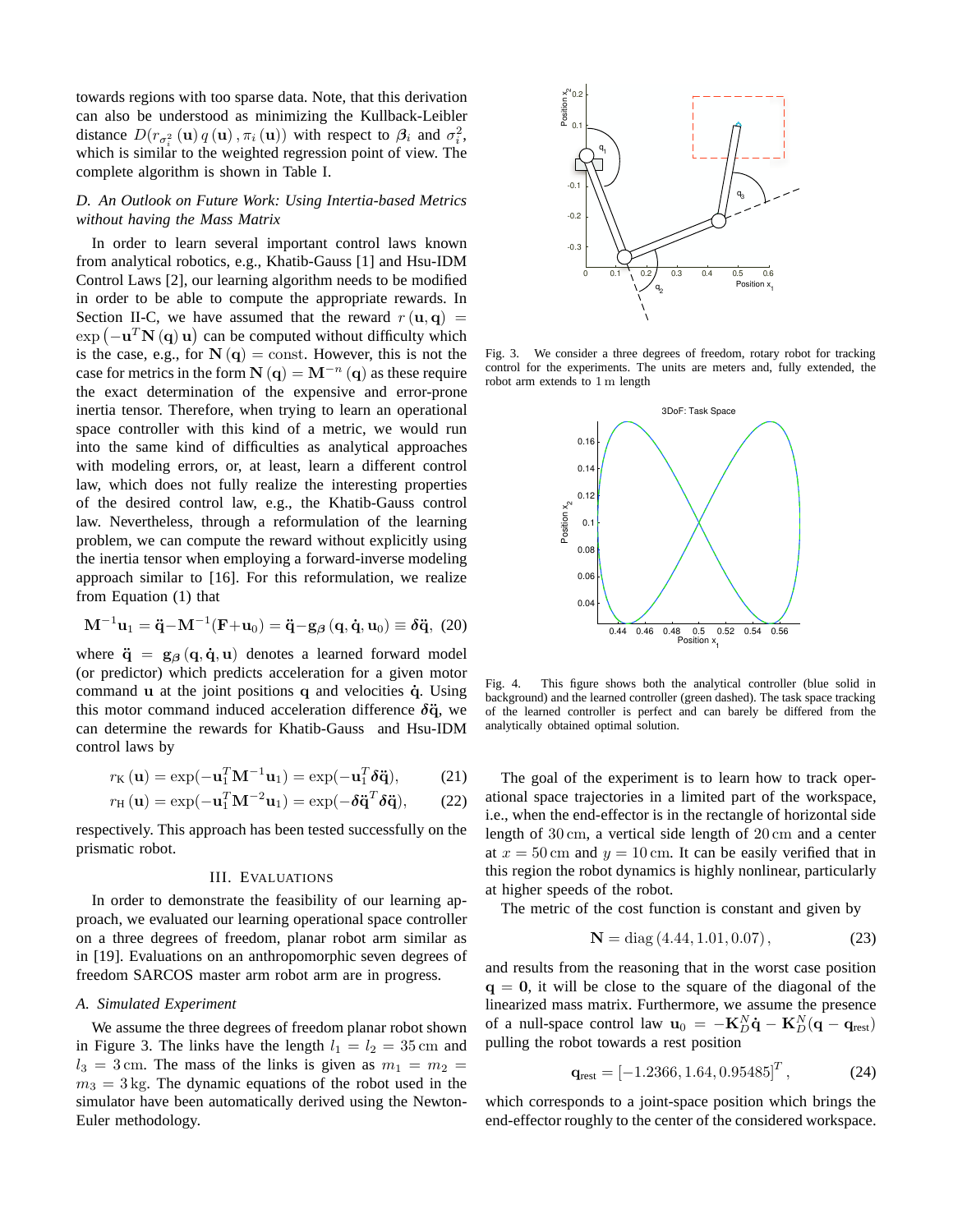The gains of the null-space component are given by  $\mathbf{K}_{D}^{N} =$  $diag(20, 6, 2)$ , and  $\mathbf{K}_P^N = diag(0.5, 0.3, 0.1)$ . Note, that this null-space term corresponds to a spring in joint-space which is most of the time extended due to the task constraints, hence the lower  $\mathbf{K}_P^N$  gains.

## *B. Results*

The experiment consists out of two phases. In the first phase, the control law is trained using data generated by another policy while in the second phase the learned control law is used to generate more data. During the first phase, we generated a sequence of 200 arbitrary joint space positions for which the end-effector was still in the desired workspace rectangle, and connected these positions in joint-space using fifth order polynomials in order to create desired trajectories in joint space of duration 1 s. A purposely badly tuned PD control law, which could not track the trajectories accurately, was used to generate the data. This data was added to the learning system and a first operational space control law was learned. Subsequently, the learned control law was tested on a figure eight reference trajectory of duration 2 s and exhibited relatively good performance in task space. After two to three iterations on the figure eight reference trajectory, the task space tracking performance could not be distinguished from perfect task space tracking as can be observed in Figure 4; differences to the optimal control law computed from the perfect analytical model were negligible, i.e., we obtained nearly perfect task fulfillment. However, as the null-space control law only pulls the robot towards a rest posture but does not prescribe a desired trajectory, small differences in the motor commands of the learned and the analytical operational space control laws will result into different joint-space trajectories as can be observed Figure 5 which shows the all three joint-space position over time in the Figures 5 (a-c) and all three jointspace velocities over time in the Figures 5 (d-f). As a result of differing joint-space trajectories the motor commands do not of both control laws cannot be compared and are different at the same time step, see Figures  $6(a-c)$  which shows all three motor commands over time. In order to verify that we did in fact learn the optimal control law, we compared the outputs of both the learned control law and the analytical optimal control law when using the exact same trajectory as inputs. The outputs of both control laws match nearly perfectly as shown in Figure 6 (d).

#### IV. CONCLUSION

In this paper, a general learning framework for operational space for redundant robots has been presented, which is probably the first successful attempt of learning such control laws to date. We overcome the difficulties of having a nonconvex data distribution by only learning in the vincinity of a local model anchored both in joint velocity and joint position. The local regions are obtained by learning forward models, which predict the movement of the end-effector. The global consistency of the redundancy resolution of the local model controllers is ensured through minimizing the cost function of



Fig. 5. Figures(a-c) show the joint positions and Figures (d-f) the joint velocities which result from the task space tracking for both the analytical control law (blue solid) and the learned control law (green dashed). The difference between the two controllers in joint-space results from accumulated, very small differences between the analytical and the learned control laws as observable in 6(d).